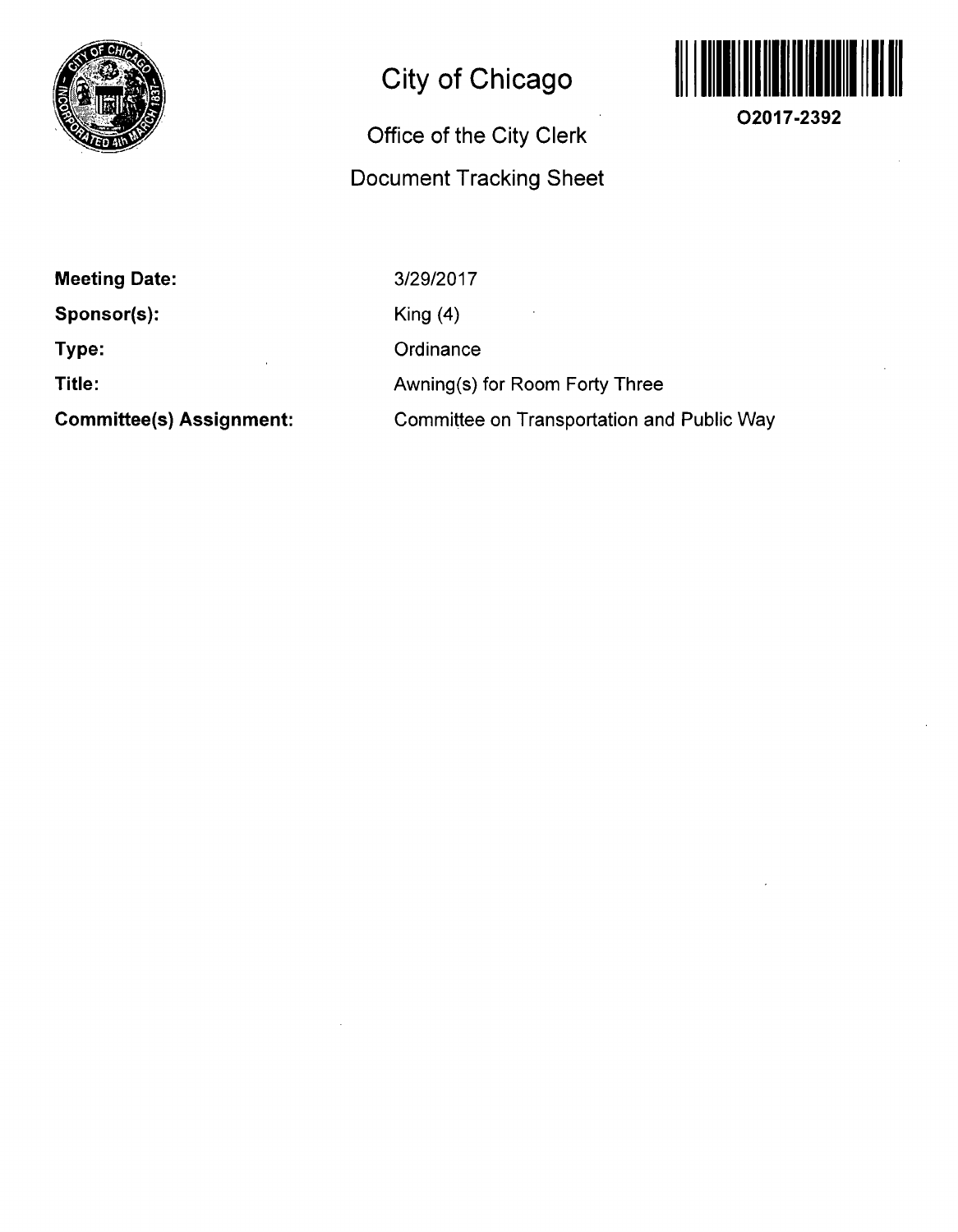**ORDINANCE** ROOM FORTY THREE Acct, No. 218249-3 Permit No. 1127188

Be It Ordained by the City Council of the City of Chicago:

SECTION 1. Permission and authority are hereby given and granted to ROOM FORTY THREE, upon the terms and subject to the conditions of this ordinance to construct, install, maintain and use three (3) Awning(s) projecting over the public right-of-way adjacent to its premises known as 1041-1043 E. 43rd St..

Said Awning(s) at E. 43rd measure(s):

Three (3) at nine (9) feet in length, and three (3) feet in width for a total of eighty-one (81) square feet.

The location of said privilege shall be as shown on prints kept on file with the Department of Business Affairs and Consumer Protection and the Office of the City Clerk.

Said privilege shall be constructed in accordance with plans and specifications approved by the Zoning Department - Signs.

This grant of privilege in the public way shall be subject to the provisions of Section 10-28-015 and all other required provisions of the Municipal Code of Chicago.

The grantee shall pay to the City of Chicago as compensation for the privilege #1127188 herein granted the sum of one hundred fifty (\$150.00) per annum in advance.

A 25% penalty will be added for payments received after due date.

The permit holder agrees to hold the City of Chicago harmless for any damage, relocation or replacement costs associated with damage, relocation or removal of private property caused by the City performing work in the public way.

Authority herein given and granted for a period of five (5) years from and after **Date** of Passage.

Alderman Sophia King Vard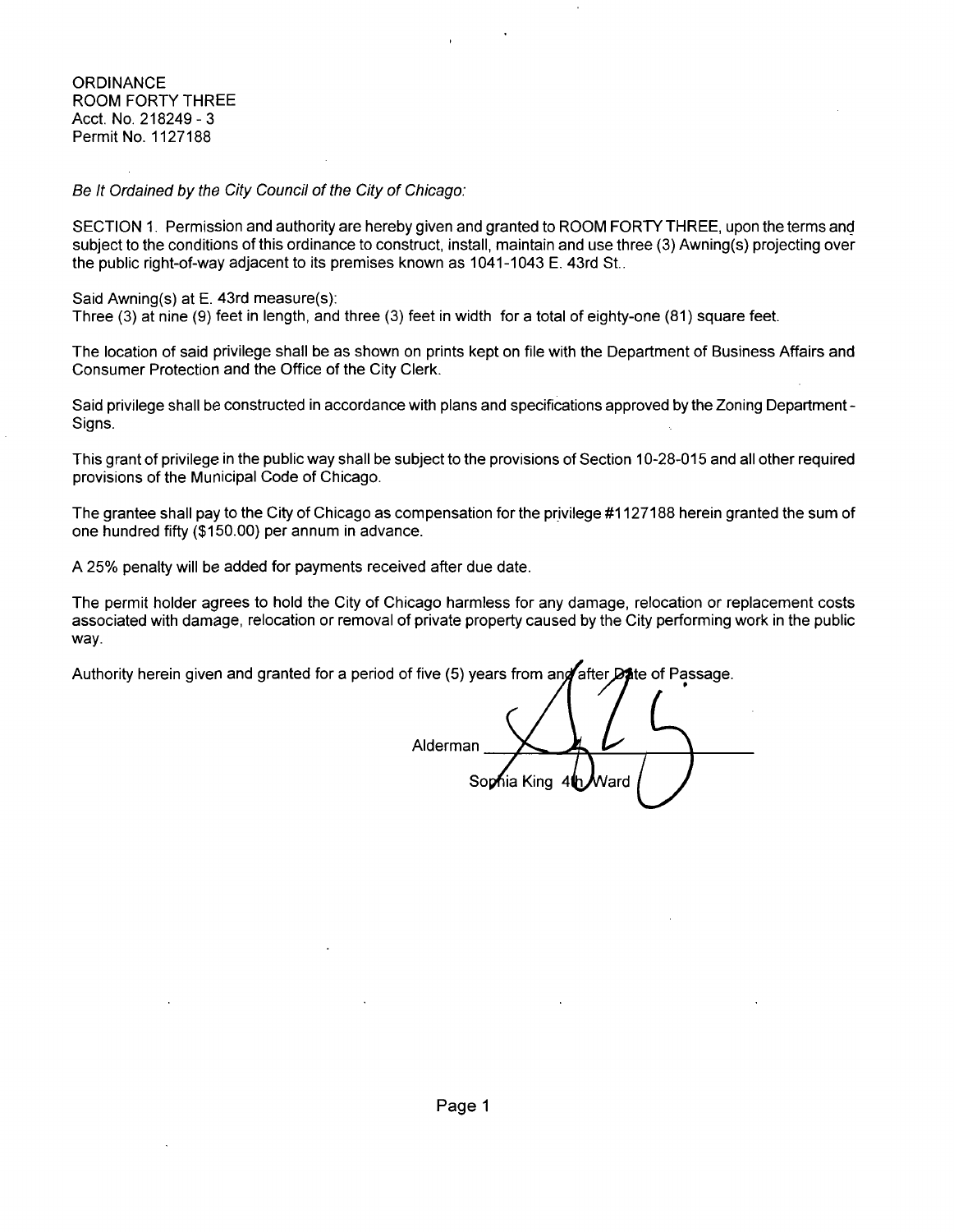



1041-10432 4328 80

 $\label{eq:2} \frac{1}{\sqrt{2}}\left(\frac{1}{\sqrt{2}}\right)^2\left(\frac{1}{\sqrt{2}}\right)^2.$  $\hat{\mathcal{L}}$  $\sim 10^{11}$  km s  $^{-1}$ 

 $\bar{\bar{z}}$